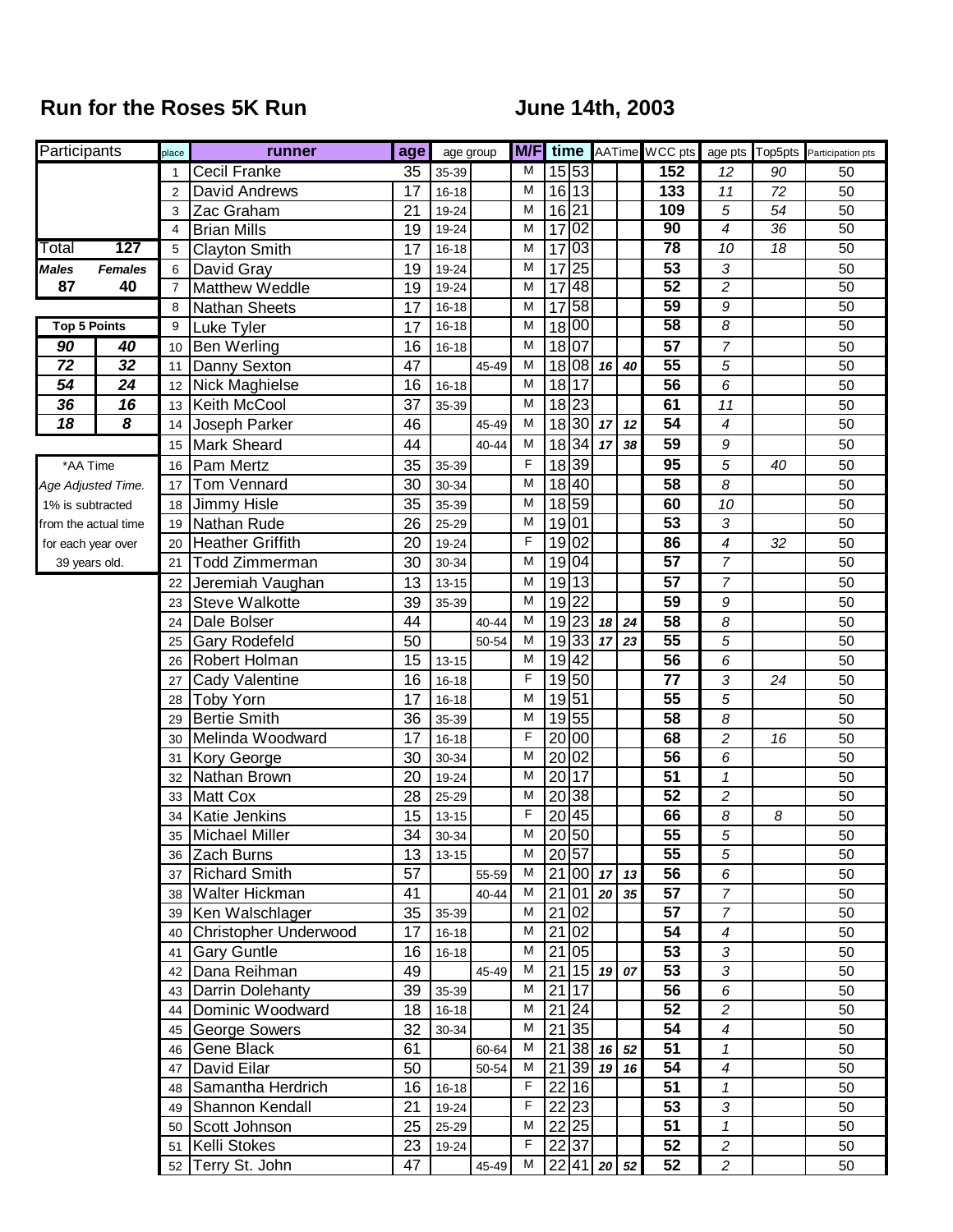| 53 | <b>Rick Murray</b>          | 56              |           | 55-59     | M              | 22              | 43                | 18 <sup>1</sup> | 51 | 55              | 5                          | 50 |
|----|-----------------------------|-----------------|-----------|-----------|----------------|-----------------|-------------------|-----------------|----|-----------------|----------------------------|----|
| 54 | Arin Riddle                 | 21              | 19-24     |           | F              | 22              | 45                |                 |    | 51              | 1                          | 50 |
| 55 | Matt Hudson                 | 16              | $16 - 18$ |           | M              | 22              | 45                |                 |    | 51              | $\mathbf{1}$               | 50 |
| 56 | Krissy Alyea                | 13              | $13 - 15$ |           | F              | 22              | $\overline{47}$   |                 |    | $\overline{57}$ | $\overline{7}$             | 50 |
| 57 | Christopher Yorn            | 17              | $16 - 18$ |           | M              | 22              | 49                |                 |    | 50              | 0                          | 50 |
| 58 | <b>Rod Waltz</b>            | 43              |           | 40-44     | M              | $\overline{22}$ | 52                | 21              | 57 | 56              | 6                          | 50 |
| 59 | Jason Newton                | 28              | 25-29     |           | $\overline{M}$ | 22              | 53                |                 |    | 50              | 0                          | 50 |
| 60 | Larry Chia                  | 39              | 35-39     |           | M              | 22              | 59                |                 |    | $\overline{55}$ | 5                          | 50 |
| 61 | <b>Courtney Hurst</b>       | 14              | $13 - 15$ |           | $\overline{F}$ | 23              | $\overline{00}$   |                 |    | $\overline{56}$ | 6                          | 50 |
| 62 | <b>Terry Dryden</b>         | 44              |           | $40 - 44$ | M              | $\overline{23}$ | 04                | 21              | 54 | $\overline{55}$ | 5                          | 50 |
| 63 | David Mabry                 | 47              |           | 45-49     | M              | 23              | 17                | 21              | 25 | $\overline{51}$ | $\mathbf{1}$               | 50 |
| 64 | Monique Smith               | 44              |           | 40-44     | F              | 23              | 37                | 22              | 26 | $\overline{56}$ | 6                          | 50 |
| 65 | Shaun Sizemore              | 11              | $0 - 12$  |           | M              | 23              | 46                |                 |    | 53              | 3                          | 50 |
| 66 | Pamela Ross                 | 16              | $16 - 18$ |           | F              | 24              | 01                |                 |    | $\overline{50}$ | 0                          | 50 |
| 67 | Ben Herdrich                | 13              | $13 - 15$ |           | M              | 24              | 09                |                 |    | $\overline{54}$ | 4                          | 50 |
| 68 | Anne Wissel                 | 27              | 25-29     |           | F              | 24              | 10                |                 |    | $\overline{52}$ | $\overline{c}$             | 50 |
| 69 | Laurn Mitchell              | 15              | $13 - 15$ |           | F              | 24              | 31                |                 |    | $\overline{55}$ | 5                          | 50 |
| 70 | Paul Witte                  | 31              | 30-34     |           | M              | 24 42           |                   |                 |    | $\overline{53}$ | 3                          | 50 |
| 71 | Neil Poppendeck             | $\overline{51}$ |           | 50-54     | $\overline{M}$ |                 | 24 42             | 21              | 44 | 53              | 3                          | 50 |
| 72 | Jeremiah Andrew             | 15              | $13 - 15$ |           | M              | 24   47         |                   |                 |    | 53              | 3                          | 50 |
| 73 | Jeremy Whited               | 14              | $13 - 15$ |           | M              | 24 53           |                   |                 |    | $\overline{52}$ | $\overline{2}$             | 50 |
| 74 | Stephen Reed                | 10              | $0 - 12$  |           | M              | 25              | 03                |                 |    | 52              | $\overline{c}$             | 50 |
| 75 | <b>Russel Rude</b>          | 56              |           | 55-59     | M              | 25              | 07                | 20              | 50 | $\overline{54}$ | $\overline{\bf{4}}$        | 50 |
| 76 | Jennifer Lewis              | 27              | 25-29     |           | F              | $\overline{25}$ | 10                |                 |    | $\overline{51}$ | $\mathbf{1}$               | 50 |
| 77 | Mike Elleman                | 34              | 30-34     |           | M              | 25              | 14                |                 |    | $\overline{52}$ | $\overline{\mathbf{c}}$    | 50 |
| 78 | <b>Charlie Marshall</b>     | 31              | 30-34     |           | M              | 25              | $\overline{21}$   |                 |    | 51              | $\mathbf{1}$               | 50 |
| 79 | Karl Kurtz                  | 14              | $13 - 15$ |           | M              | 25              | 23                |                 |    | 51              | $\boldsymbol{\mathcal{I}}$ | 50 |
| 80 | Lynne Werling               | 53              |           | 50-54     | F              | $\overline{25}$ | 24                | 21              | 50 | $\overline{53}$ | 3                          | 50 |
| 81 | James Petrie                | 43              |           | $40 - 44$ | M              | 25              | 29                | 24              | 27 | $\overline{54}$ | $\overline{\mathcal{A}}$   | 50 |
| 82 | Dave McAllister             | 64              |           | 60-64     | M              | 25              | 32                | 19              | 08 | $\overline{50}$ | 0                          | 50 |
| 83 | <b>Howard Deitsch</b>       | $\overline{58}$ |           | 55-59     | M              | $\overline{25}$ | 39                | 20              | 46 | $\overline{53}$ | 3                          | 50 |
| 84 | <b>Mike Baumer</b>          | 38              | 35-39     |           | M              | 25              | 49                |                 |    | $\overline{54}$ | $\overline{\mathcal{A}}$   | 50 |
| 85 | Ron Miller                  | 37              | 35-39     |           | M              | $\overline{25}$ | 52                |                 |    | $\overline{53}$ | 3                          | 50 |
| 86 | <b>Denis Mullally</b>       | 51              |           | 50-54     | M              |                 | $25\overline{54}$ | 22              | 47 | $\overline{52}$ | $\overline{c}$             | 50 |
| 87 | Sarah McKinley              | $\overline{14}$ | $13 - 15$ |           | F              | 26 03           |                   |                 |    | 54              | 4                          | 50 |
|    | 88 Kevin Shelley            | 37              | 35-39     |           | M              |                 | 26 11             |                 |    | 52              | 2                          | 50 |
| 89 | <b>Bob Patton</b>           | 56              |           | 55-59     | M              | 26              | 12                | 21              | 44 | 52              | $\overline{\mathbf{c}}$    | 50 |
| 90 | <b>Brian Stapleton</b>      | 23              | 19-24     |           | M              | 26              | 12                |                 |    | 50              | 0                          | 50 |
| 91 | Steve Sherman               | 30              | 30-34     |           | M              |                 | 26 15             |                 |    | $\overline{50}$ | 0                          | 50 |
| 92 | Mary Ann Stienbarger        | 45              |           | 45-49     | F              | 26              | 19                | 24              | 44 | 50              | 0                          | 50 |
| 93 | Sue Winterhalter            | 26              | 25-29     |           | F              | 26 20           |                   |                 |    | 50              | 0                          | 50 |
| 94 | <b>Wendy Oberle</b>         | 42              |           | 40-44     | F              | 27              | 10                | 26              | 21 | 55              | 5                          | 50 |
| 95 | Benny Kenworthy             | 46              |           | 45-49     | M              | 27              | $\overline{12}$   | 25              | 17 | 50              | 0                          | 50 |
| 96 | <b>Christine Casteel</b>    | 38              | 35-39     |           | $\overline{F}$ | 27              | 14                |                 |    | 54              | 4                          | 50 |
| 97 | Zoey Erbse                  | 44              |           | $40 - 44$ | $\mathsf F$    | 27              | 15                | 25              | 53 | 54              | 4                          | 50 |
| 98 | <b>Glenn Collier</b>        | 38              | 35-39     |           | M              | 27              | $\overline{23}$   |                 |    | 51              | $\mathbf{1}$               | 50 |
|    | 99 Jeff Miller              | 44              |           | 40-44     | M              | 27              | 34                | 26              | 11 | 53              | 3                          | 50 |
|    | 100 Chantelle Van Der Merwe | 14              | $13 - 15$ |           | F              | 27              | 38                |                 |    | 53              | 3                          | 50 |
|    | 101 Kelly Jamison           | 13              | $13 - 15$ |           | F              | 27              | 39                |                 |    | 52              | $\overline{c}$             | 50 |
|    | 102 Sheryl Sizemore         | 36              | 35-39     |           | F              | 27              | 47                |                 |    | 53              | 3                          | 50 |
|    | 103 David Wetzel            | 44              |           | $40 - 44$ | M              | 28              | 02                | 26              | 37 | $\overline{52}$ | $\overline{c}$             | 50 |
|    | 104 Christina Oberle        | 15              | $13 - 15$ |           | F              |                 | 28 09             |                 |    | 51              | 1                          | 50 |
|    | 105 Carrie Herdrich         | 41              |           | $40 - 44$ | F              |                 | 28 20 27          |                 | 45 | 53              | 3                          | 50 |
|    | 106 Connie Coddington       | 54              |           | 50-54     | F              | $28\sqrt{20}$   |                   | 24              | 04 | 52              | $\overline{c}$             | 50 |
|    | 107 Anita Brower            | 52              |           | 50-54     | F              |                 | 28 44             | 24              | 59 | 51              | 1                          | 50 |
|    | 108 Robert Perales          | 39              | 35-39     |           | M              |                 | 28 55             |                 |    | 50              | 0                          | 50 |
|    |                             |                 |           |           |                |                 |                   |                 |    |                 |                            |    |